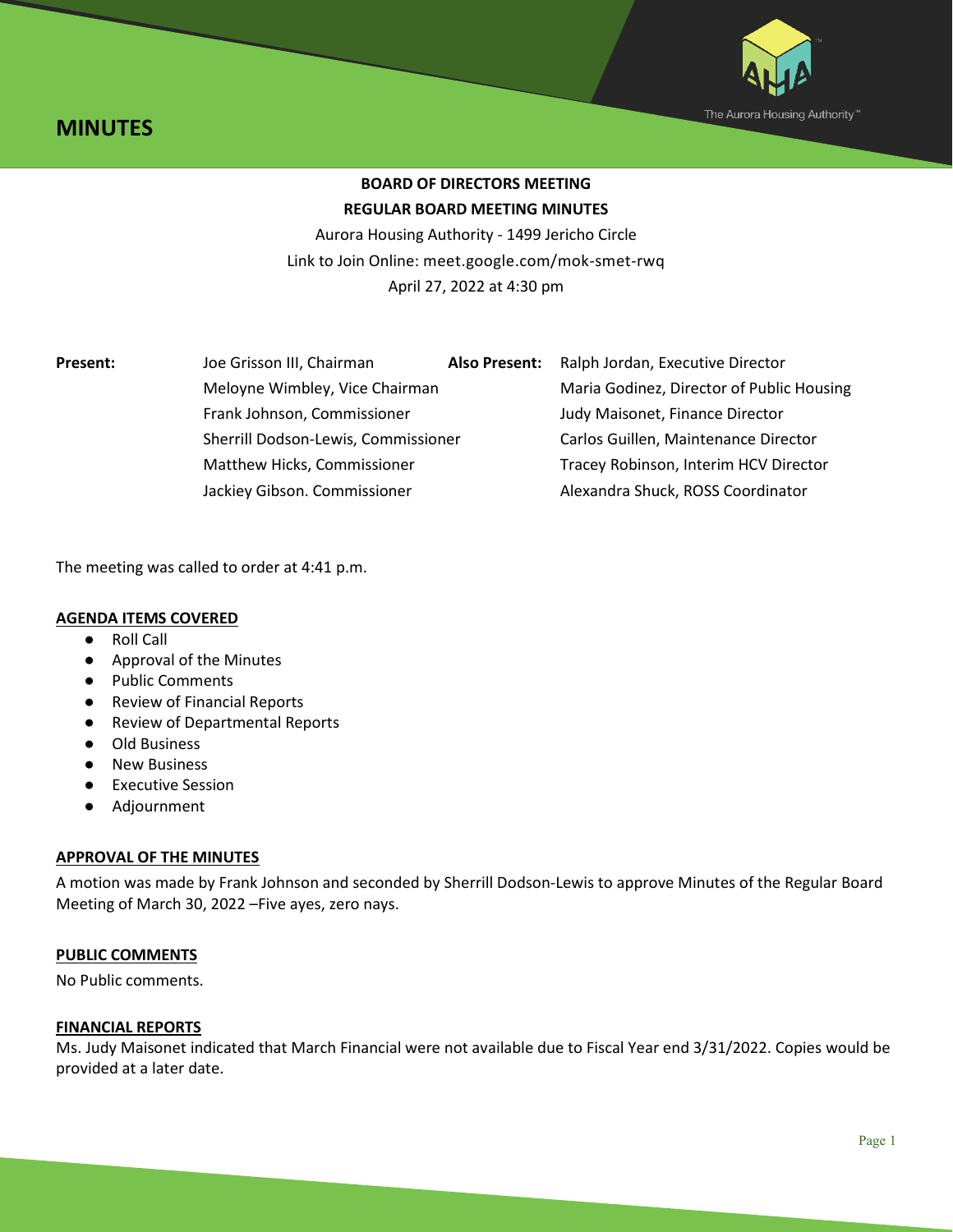## **DEPARTMENTAL REPORTS**

#### **Public Housing**

Ms. Maria Godinez provided a summary of her report highlighting that the AHA continues to partner with Northern Illinois Food Bank to provide a mobile food distribution to benefit multiple AHA sites and neighbours. A distribution was held March 22, 2022 and the next one will be May 2, 2022. Ms. Godinez invited the all to volunteer during the distributions.

Ms. Godinez added that the monthly resident meeting resumed in the month of March at all the sites. The meeting provides a platform for staff and residents to gather and share information and resources via partner agencies. All of the meeting had great attendance.

Lastly, Ms. Godinez mentioned regarding the MASS indicators, AHA ended the month with an occupancy of 99 percent. The AHA only has 4 vacancies agency wide.

#### **Resident Opportunities Self-Sufficiency (ROSS)**

Miss Alexandra Shuck read from her report. All questions/comments voiced were settled.

The Board had an open discussion regarding hiring events.

## **Housing Choice Voucher (Section 8)**

Mrs. Robinson read from her report. Her report, highlighting that there has been a total of 96 voucher issued with 25 families leased-up. 1 family was ported to Joliet Housing Authority.

The AHA continues to meeting with Emergency Housing Voucher referring agencies every Friday to go over updates and discuss any obstacles. To date, there are 226 applicants on the waiting list with 149 having been pulled for final eligibility. 48 Emergency Housing Vouchers have been issued. 20 families have leased up and 1 applicant pending leaseup.

#### **Maintenance**

Mr. Carlos Guillen read from his report. He highlighted that maintenance staff continues to cleaning and disinfecting Centennial House and Maple Terrace. Maintenance staff has been completing drywall repairs and painting in common areas such as hallways and stairwells.

Maintenance is preparing for Real Estate Assessment Center (REAC) inspections at Maple Terrace and Centennial House. REAC inspections are scheduled for May 20, 2022.

Mr. Guillen provided a list of unit turns that were completed. Four (4) units were turned for occupancy. Mr. Guillen also provided a summary of work performed by contractors.

Lastly Mr. Guillen indicated that the crew has returned to the normal schedule of 8:00-4:30pm with some overtime in order to prepare for REAC.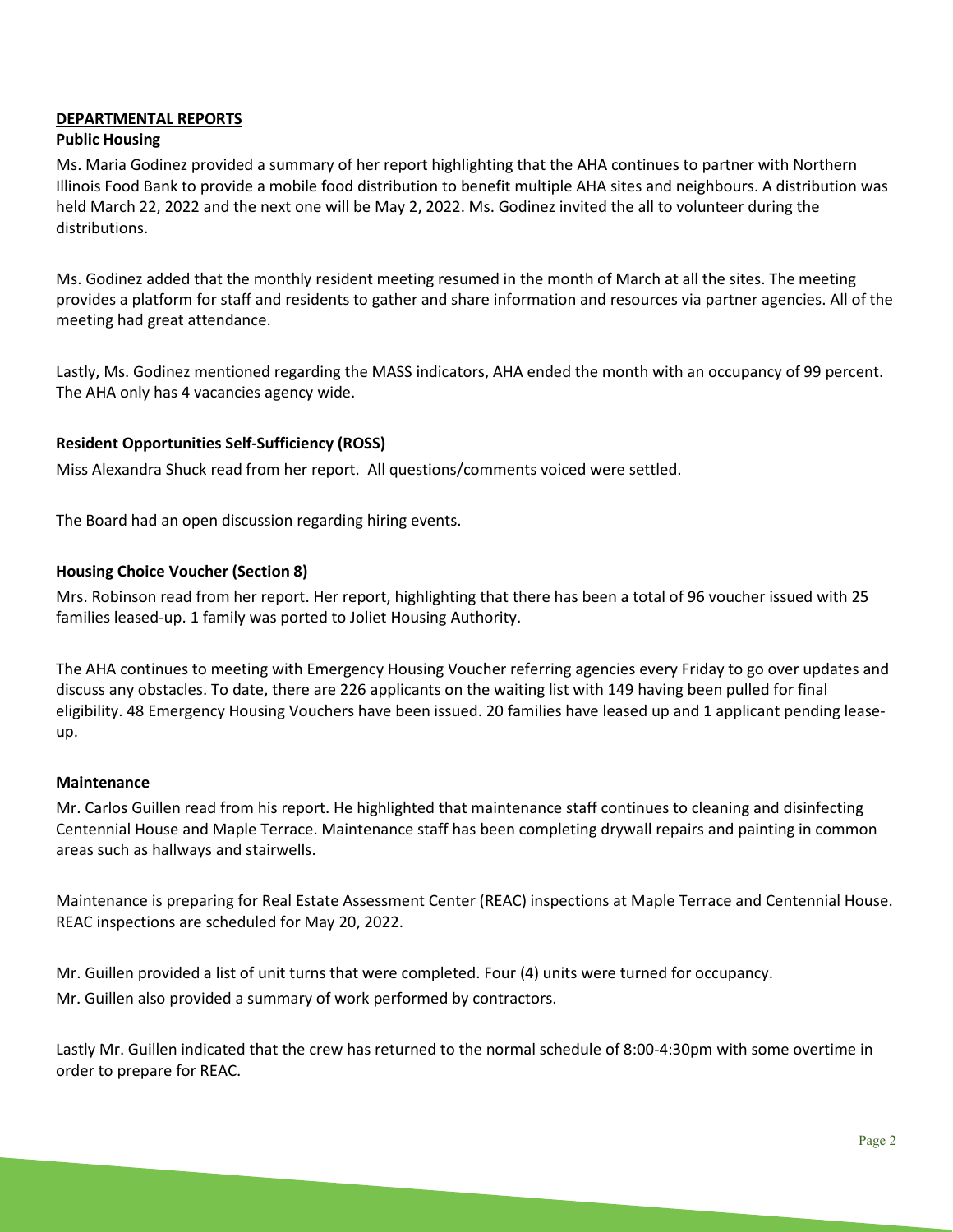All questions/comments voiced were settled.

# **Executive Report**

Mr. Jordan read from his report, the AHA is providing customer service to residents. April's Resident meetings at each site had good attendance. The City of Aurora, Aurora Police Department and other organizations had presentations at the meetings.

The Aurora Housing Authority and its instrumentality, Northern Lights Development Corporation (NLDC) has been going through an approval process for re-zoning of the land at Jericho for the development of the Fourteen Forty-Nine Senior Estates. The approval of the re-zoning and the redevelopment of the land is going through the approval process via the City of Aurora's City Council. The City did approve Tuesday night.

NLDC has selected a contractor to complete the modernization of the Emmanuel School. Work will commence the week of April 25, 2022 and will be a youth center upon completion.

The AHA has begun the process of installing the plumbing boxes at each unit at Indian Trail. Once completed, the agency will purchase and install stackable washers and dryers for each unit.

The Housing Authority is working on the Annual and 5-year plan. The plan will include modernization work and other site plans to upgrade the agency's portfolio.

Mr. Jordan added that we were notified that he received notification of REAC inspections for AMP 2 (Centennial House & Maple Terrace) for May 20, 2022. A notice was also received that AMP 1 (Family & Scattered Sites) would be inspected June 2, 2022.

The Summer Training Employment Program 2022 will start with June 10<sup>th</sup> Orientation and programs start June 13, 2022. The program will be for 8 weeks for teens ages 13-18. The Life Skills training will be incorporated on Fridays.

St. John AME hosted and Easter Egg Hunt at Eastwood for the residents on April 16, 2022. They also provided grilled food, prizes and McDonalds gift cards.

The Audit was completed, a special meeting may be scheduled in May in order to present the audit to the Board.

Mr. Jordan also commented on the agency's occupancy rate of 99 percent; only 4 vacant units and the importance of that accomplishment.

All questions/comments voiced were settled.

#### **OLD BUSINESS**

None discussed

**NEW BUSINESS Resolution 2022-07 Approval of Landscaping Contracts**